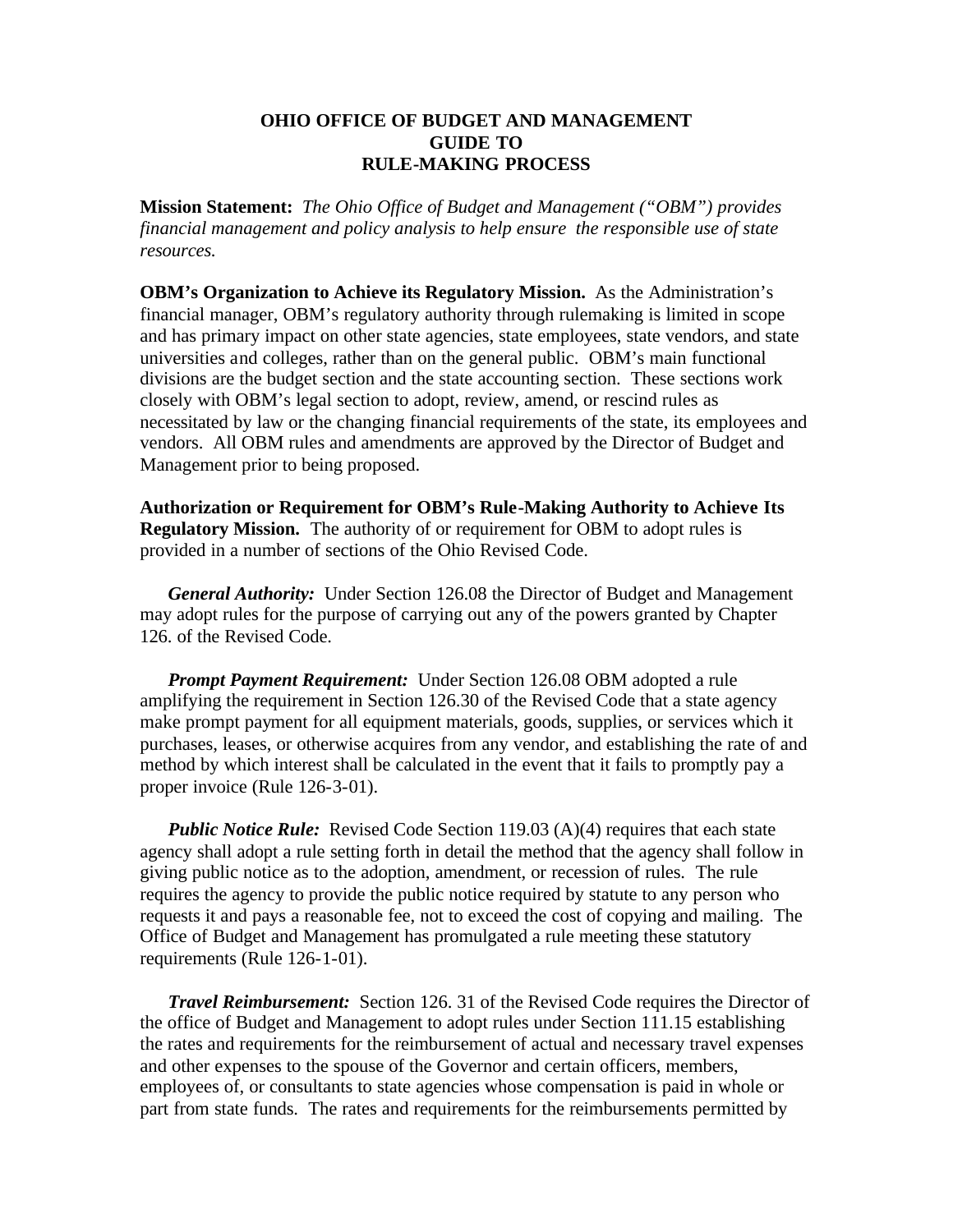this section are contained in a rule that is commonly known as the "Travel Rule" (Rule 126-1-02).

*Reimbursement of Interviewing and Moving Expenses:* Section 126.32 of the Revised Code provides that under Section 111.15 the Director of the Office of Budget and Management shall establish the manner and rates at which persons interviewing for specified positions with the state that and persons who are appointed to certain high level positions with the state may be reimbursed for interviewing or moving expenses. OBM has promulgated a rule providing for the rates and requirements for the reimbursements permitted by Section 126.32 of the Revised Code (Rule 126-1-03).

*Personal Information System:* Under Section 111.15 the Office of Budget and Management adopted a rule as required by Section 1347.05 (B) that provides for the operation and maintenance of the personal information system of in accordance with the applicable provisions of Chapter 1347. of the Revised Code (Rule 126-1-04).

*Lack of Funds:* Section 124.321 of the Revised Code requires the Director of the Office of Budget and Management to promulgate rules under Chapter 119. of the Revised Code, for agencies whose employees are paid by warrant of the Auditor of State, for determining whether a lack of funds exists (Rule 126-2-01).

*Solvency Assistance Fund:* Section 3316.20 requires the Director of Budget and Management to adopt rules specifying the criteria and procedures necessary for administering solvency assistance payments from the School District Solvency Assistance Fund and to adopt rules, after consulting with the Superintendent of Education, that apply to recommendations made by the Superintendent for grants from the Catastrophic Expenditures Account of the Solvency Assistance Fund. The statute does not require Chapter 119. rules (Rule 126-5-01).

*Financial Indicators and Standards:* Section 3345.73 of the Revised Code requires the Office of Budget and Management to work with the Auditor of State, the Board of Regents, and two representative of state colleges and universities to adopt rules under Section 111.15 to establish the financial indicators and standard for using those indicators to determine whether a state university or college under fiscal watch is experiencing sufficient fiscal difficulties to warrant appointing a conservator and whether the university is experiencing sufficient fiscal stability to warrant terminating that governance authority (Rule 126: 3-1-01).

**OBM's Rule-Making Process.** OBM adopts, amends, and rescinds rules in accordance with both Section 111.15 and Chapter 119. of the Revised Code. Two of OBM's current rules, Lack of Funds and Prompt Payment Requirements, were adopted under Chapter 119. although only the Lack of Funds rule must be adopted under Chapter 119.

If an OBM rule affects a state agencies, once the rule is drafted and proposed, the proposed rule is sent to the directors and fiscal officers of affected state agencies, along with the notice of the time and place of the public hearing if the rule is required to be adopted under Chapter 119. Comments on the proposed rule may be solicited from the state agencies at the time directors and fiscal officers are notified of the proposed changes to the rule. If the rule is adopted pursuant to Chapter 119., a public hearing is scheduled